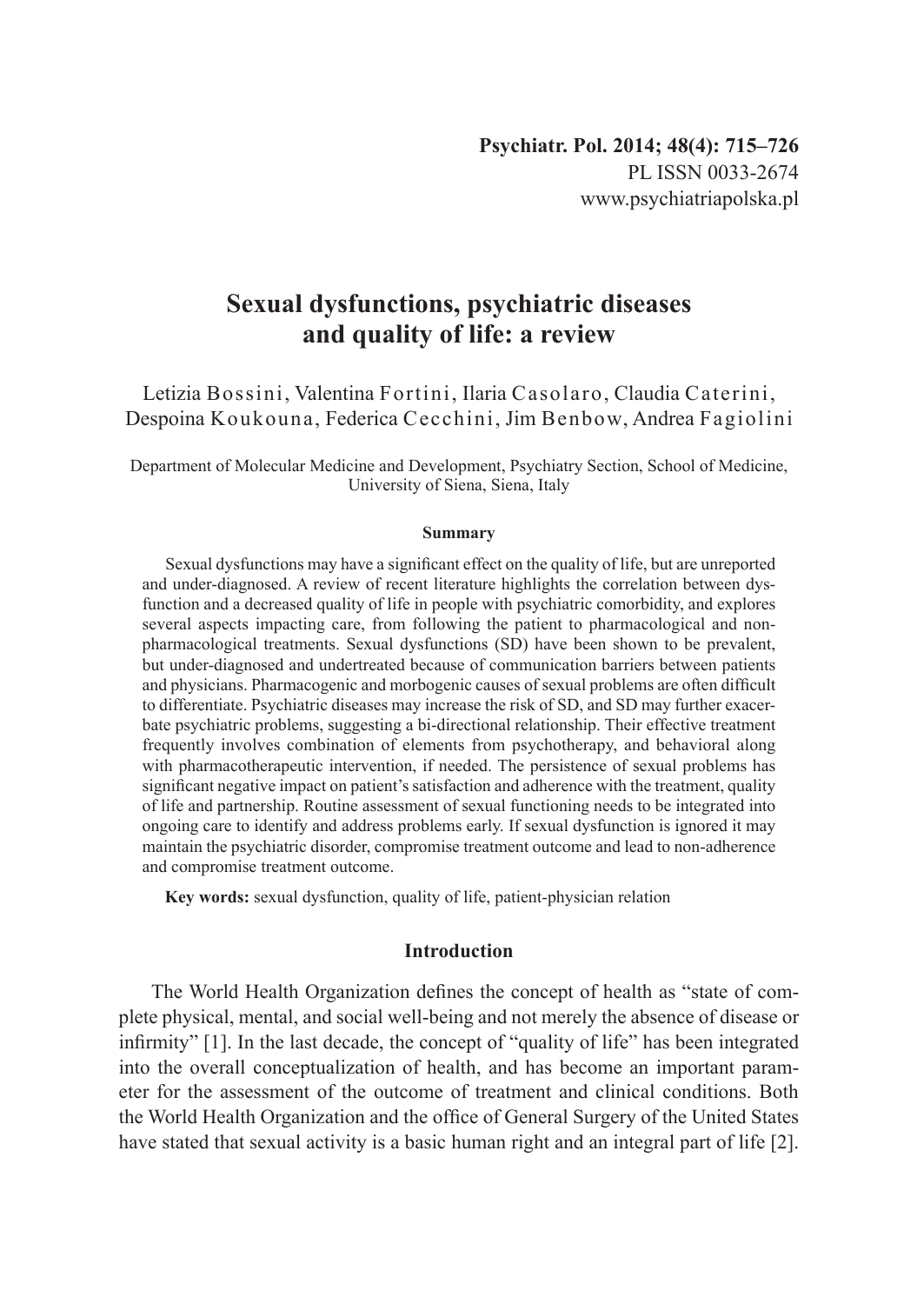Problems related to sexual function may affect the sense of personal satisfaction, reduce the quality of life (QoL) and therefore have a negative impact on the health of the person. Most of the information found in this search focused on the physical pathology of the disorder and a limited amount was found regarding the psychiatric and behavioral components of the disorder. The lack of information is likely correlated to the barriers that exist, including existing social taboos that inhibit the patient from discussing the subject with the doctor [3]. In the literature, the majority of studies focus on sexual disorders secondary to an organic pathology, or as clinical situations associated with psychiatric syndromes, especially major depressive disorder [4]. In turn, psychoactive drugs commonly prescribed for these syndromes may have side effects that negatively impact sexual function and, in some cases, these adverse effects may become the cause of non-adherence with treatment, increasing the risk of relapses or aggravation of the underlying disease [5-8].

The best and most comprehensive classification of Sexual Disorders is provided by theAmerican Psychiatric Association in the fourth revised edition of the Diagnostic and Statistical Manual of Mental Disorders (*DSM-IV-TR*) [9]. The Manual defines sexual dysfunctions as clinical conditions characterized by abnormalities of sexual desire and psycho-physiological modifications of the sexual response cycle, causing considerable distress and interpersonal difficulties. These dysfunctions can be present throughout the entire life or be acquired (i.e., developed after a period of normal function); of a generalized or situational type (i.e., limited to a particular partner or to a specific situation). It is then possible to distinguish the primary disorders, i.e. not deriving from other underlying pathological conditions, from the secondary disorders, i.e. due to another disorder of axis I, a general medical condition or use of substances.

In DSM-5, gender-specific sexual dysfunctions have been added, and female sexual interest/arousal disorder was combined. To improve precision regarding duration and severity criteria, SD require a minimum duration of 6 months and more precise severity criteria, in order to distinguish transient sexual difficulties from persistent dysfunctions. Sexual dysfunctions due to medical condition and these due to psychological versus combined factors have been deleted because of findings that the most frequent clinical presentation is one in which both psychological and biological factors contribute [10].

Psychiatric disorders which most frequently are associated with sexual issues are Major Depressive Disorder and Anxiety Disorder [11-13]. Kennedy [6] stated that, among the depressed patients in treatment, sexual dysfunction is present in 50% of women and 40% of men. During a depressive episode, there is often a reduction of sexual desire and the willingness to have sexual intercourse. This often presents in men as erection difficulty (ED) up to impotence and, in women, as frigidity up to anorgasmia. In elderly men with severe depression, the prevalence of ED approaches 100%. The relationship between sexual dysfunctions and depression has been dem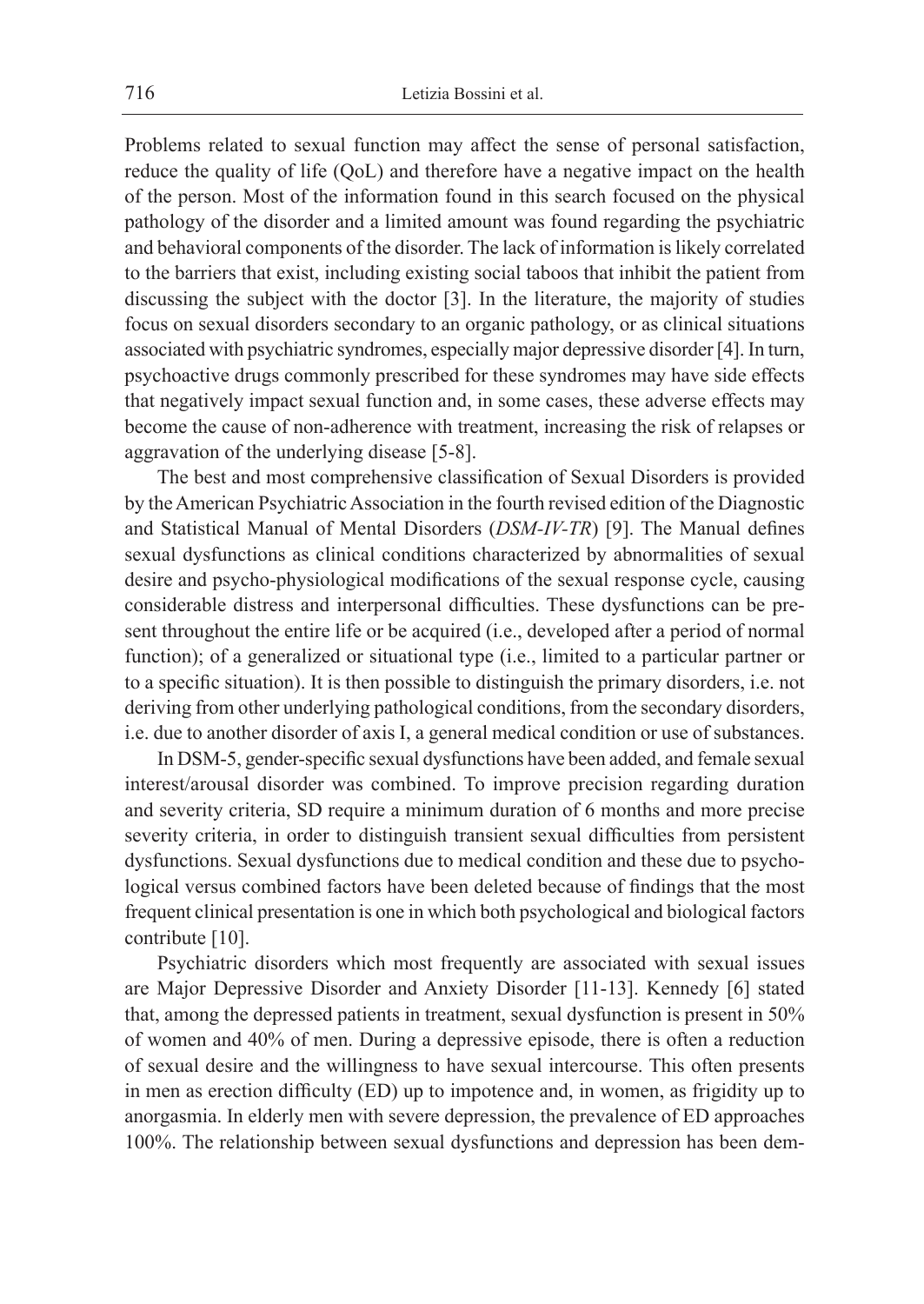onstrated to be bi-directional, and the presence of a condition can trigger or exacerbate the other. Conversely, it has been shown that the treatment of one can improve the other [12, 13].

In anxiety syndromes, the patient may seek avoidance of intimacy, or in extreme cases with deep psychodynamic roots, there can be a sexual aversion. Males with anxiety disorders often suffer from premature ejaculation, sometimes impotence; women report often anorgasmia, vaginismus or dyspareunia. Several studies found women with panic disorder and those with obsessive compulsive disorder (OCD) to have lower sexual desire and lower frequency of sexual contact than controls. Hypoactive sexual desire disorder and sexual aversion disorder have also been reported to occur more frequently among patients with anxiety than in controls. In addition, OCD patients were reported to experience more sexual dysfunction overall and were less satisfied with their sex lives as compared to subjects with panic disorder and controls [14].

In addition, several other psychiatric disorders are associated with sexual dysfunction. The significant interpersonal impairments related to the symptoms of schizophrenia, borderline and other personality disorders and eating disorders can effect sexual functioning.

This review aims to highlight the impact of sexual dysfunctions on the quality of life of the patient from a psychiatric point of view. Sexual problems may, in fact, lead to the onset of mood disorders, which in turn can be the cause of sexual problems, either directly or through a drug-mediated mechanism. Because of the inter-relatedness and potentially bi-directional nature of the problems it is proposed that non-pharmacological, alternative therapies be employed whenever possible.

### **Methods of literature analysis**

Identification of relevant studies occurred in a two stage process. First, we used an electronic database to a conduct literature search of PubMed (January 2008 to December 2013). A variety of key words were used separately and in combination. Key words used included *sexual dysfunctions, quality of life, psychiatric disorders/ diseases, pharmacological treatment/therapy and non-pharmacological treatment/ therapy.* Second, these papers were screened for information highlighting the relationship between sexual dysfunctions and quality of life, and their relationship with psychiatric diseases. Short-listed articles were retrieved. The reference lists of relevant articles were screened for identification of additional relevant studies that may have been missed.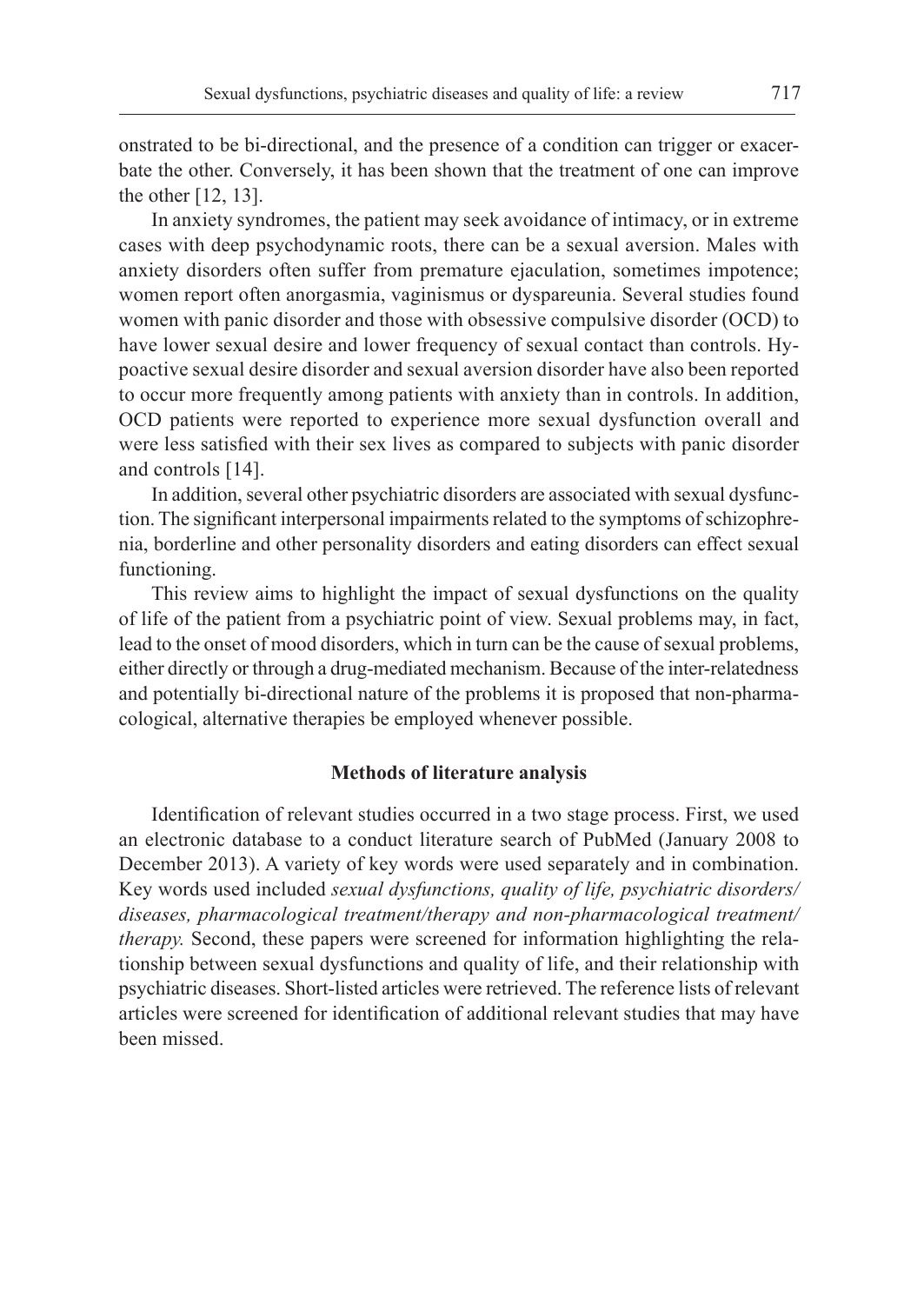#### **Literature review**

## *Impact of SD on quality of life*

Sexual dysfunctions (SD) impair quality life of people with or without psychiatric problems. The most frequent are loss of libido in women (22%) and premature ejaculation (EP) in men (21%) [6,15-18]. The prevalence of SD is 40% among people of 40 or more years of age and 70% among those of 70 years or above [2]. Indeed, 52% of men, aged 40 to 70 years, experience some degree of Erectile Dysfunction (ED) and, in about two-thirds of that group, it is of moderate-to-complete severity [2]. There is also a broad consensus that the occurrence ofsexual dysfunction is consistently higher in patients with depression than in the general population [18]. Numerous large scale epidemiological studies show that these disorders tend to increase in direct proportion with the age of the population, and with the age-related associated risk factors (cardiovascular, metabolic, psychiatric, genitourinary, lifestyle) [12]. Only a small part of the SD is caused exclusively by psychological or organic disorders: most clinical situations are the result of a "mix", a combination of psychological, biological, interpersonal and cultural factors [19].

In both men and women, not to be able to initiate, take part in or experience pleasure during sexual intercourse, can cause unhappiness, frustration, and the sense of sexual inadequacy in intimate relationships. This can undermine confidence in themselves and cause a difficulty in relating to others, thus impacting on the quality of life of the patient, as well as his or her partner and family [20-23]. There is often a proportional relationship between the level of personal satisfaction and the sexual life of the subject: a low level of satisfaction regarding the sexual life is reflected in a low level of satisfaction in terms of quality of life, and vice versa. In contrast to the healthy controls, patients did not see sexuality as a factor of importance in family life and relationships. Moreover, patients experiencing ED reported high personal satisfaction from financial aspects of their lives, and greater social functioning as compared to controls. The satisfaction gained from those areas may thought to be, in some way, a compensation for the lack of sexuality. Ultimately, subjects decreased perception of the importance of sexual functioning, and the satisfaction gained from other areas would suggest that overall life satisfaction may not always be impaired by reduced sexual function. It may be that the focus on other areas is a psychological defense: probably they adopt coping behaviors that help compensate for their low overall life satisfaction. The prevalence of problems with sexual functioning, especially in patients with depression and other psychiatric disorders, should prompt physicians to routinely include SD when assessing patient's quality of life and general well-being. The loss of self-esteem and a low level of satisfaction in the quality of life may increase the incidence of depression and relational problems. Humiliation, as a result of the abandonment by the partner, is one of the most frequent causes of depression. In fact more than 28% of the subjects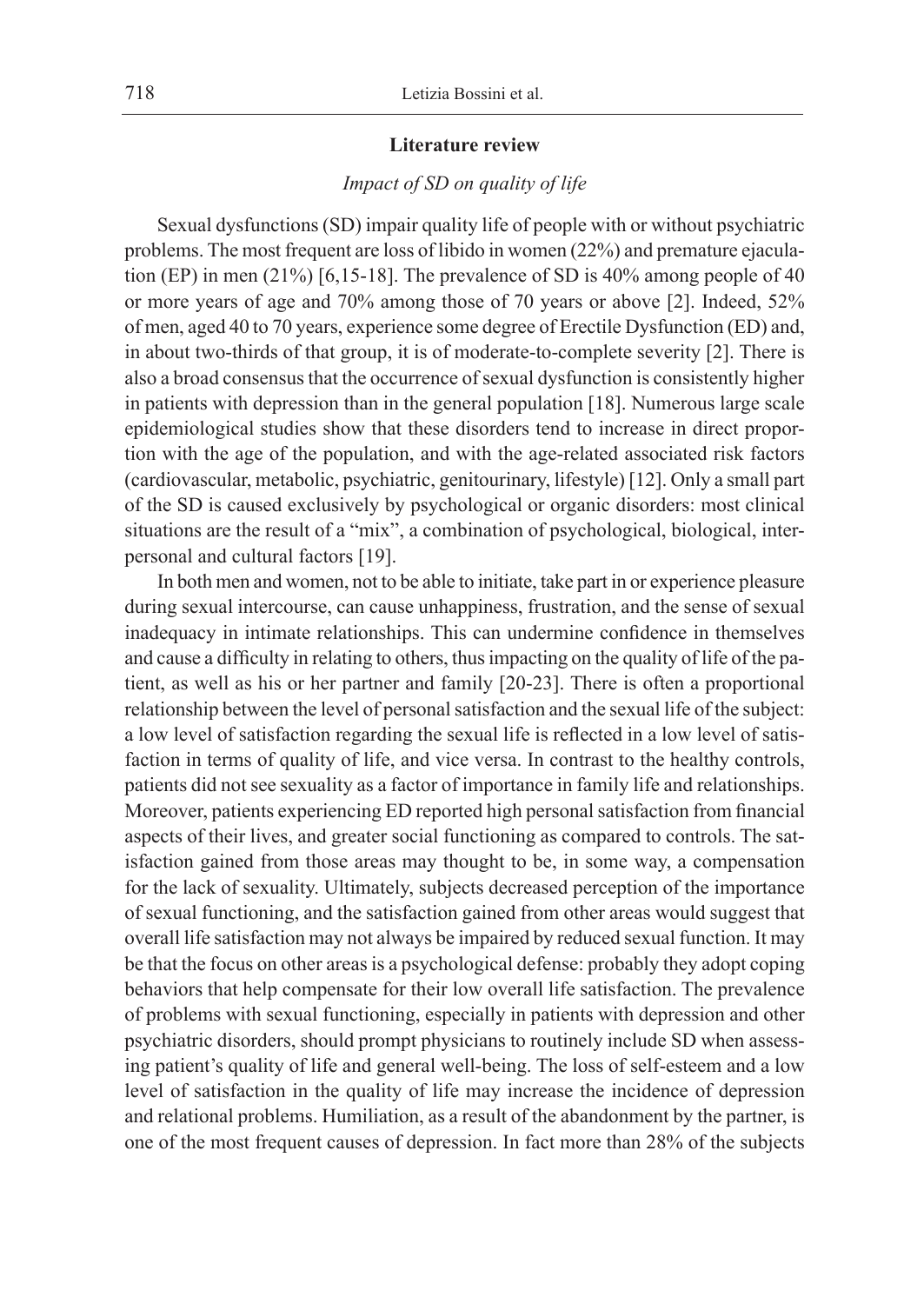interviewed stated that sexual dysfunction was directly responsible for the end of their last relationship [24].

## *SD and psychiatric comorbidity*

While the presence of sexual dysfunction can cause or exacerbate psychiatric symptoms, the resolution of sexual dysfunction problems has been shown to decrease the intensity and stress related to psychiatric conditions. A great number of men with Erectile Dysfunction (ED) report low or moderate depressive symptoms. Successful treatment of this medical condition in depressed men is associated with depressive remission: substantially more treatment-responsive subjects demonstrated a  $\geq 50\%$ reduction in Hamilton Depression Rating Scale score (76%) or CGI improvement score of 1 or 2 (82.8%) than did non-responsive subjects (14.1% and 9.0%, respectively). These symptoms decrease with effective treatment of the ED, while the levels of the depression remain unchanged when the ED doesn't respond to the treatment [2].

#### *Prejudice and embarrassment on SD*

Sexual dysfunctions are clinical conditions with a high prevalence, and can have a profound effect on the psychological wellbeing of the individual and on psychosexual relations of the couple. Despite this, individuals are often reluctant to discuss sexual problems with their doctor. Patients do not often spontaneously report sexual problems because of shame, fear or ignorance. To reveal the sexual difficulties can be embarrassing because patients may feel inferior, insecure and afraid of negative judgment by the physician. Patients may feel that sexuality is not a problem for which a consultation is required as it is not considered as a disease [3, 25]. Some patients also have the impression that their doctor does not have the time to speak with them about sexual problems, or may have the feeling that the doctor is not concerned or competent in this area. Finally, patients may be completely unaware of the fact that there are specific treatments for sexual dysfunction and believe that nothing can be done for the problems [3, 4]. Studies has shown that only 14%-17% of women report to their doctor to have problems related to the sexual sphere, and most admit that they never talked about aspects of their sexual functioning with their doctor. The majority of women in each age category believed that their physician would not be receptive to discussing their sexual concerns, either because they felt their doctor simply lacked interest or they would be too embarrassed. The authors stress that the doctor must be equipped with special communication skills, and start the discussion [26]. The patient's reluctance and discomfort are only part of the barriers in the routine assessment and treatment of sexual dysfunction. Studies have shown that frequently physicians do not ask about sexual functioning because of their own discomfort and lack of knowledge of the symptoms and possible interventions [3]. Some report feeling that creates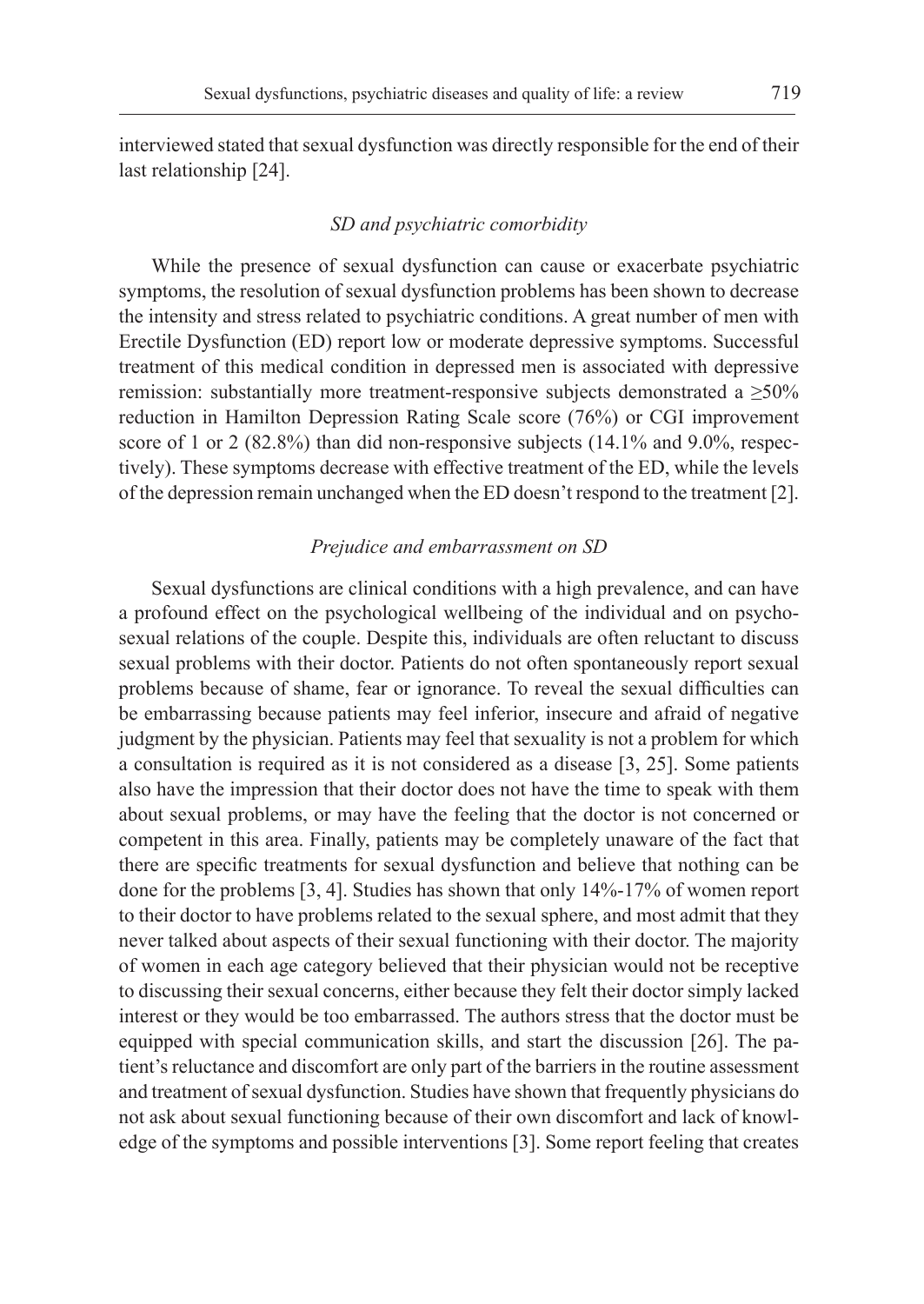too much closeness with the patient and fear they may hurt or embarrass them. Also, there is a concern that talking about sexuality will take too much time during a visit. The discomfort and time constraints combined with a sense of therapeutic powerlessness result in avoidance [24].

## *Pharmacotherapy-induced SD*

Sexual dysfunction is a common side effect of many routinely prescribed psychotropic medications for the treatment of many psychiatric disorders. This not only adds to the suffering of the patient, but increases the risk of non-adherence with treatment. It is essential that sexual behavior and functioning are integrated in the initial assessment to determine the pre-existence of a problem with sexual dysfunction, establish a baseline on which to evaluate pharmacological interventions and develop a therapeutic foundation for such discussions as a part of ongoing treatment [2].

Cultural and generational factors such as the age and gender of the doctor may affect the physician-patient communication as well and remain yet to be explored in the literature. Only a few studies have investigated the effectiveness of the use of specific questionnaires to improve both the speed of diagnosis of SD, and the clinician-patient communication. In a study on the management of sexual dysfunction in general medicine, it has been demonstrated that sending a questionnaire to patients increased the frequency of diagnosis of a sexual dysfunction from 2% to 35% for men and 42% for women. A greater number of patients who have responded, have also subsequently raised the issue of their sexual problems with their doctor. The number of consultations during the year after the sending of questionnaire was greater than the number of the two previous years put together [27-29]. The use of patient administered questionnaires makes it possible to systematically conduct quick and efficient screening, with minimal additional burden on the provider and raises the sensitive issue that may lead to the diagnosis and treatment of SD [28]. Several studies have shown that the process is received in a positive way and is a good starting point for the next medical interview. The use of questionnaires cannot replace the role of the physician, but can certainly help increase the frequency of detection and diagnosis of the disease and improve physician–patient communication. It may often provide patients with the support they need to talk about the topic with their physician [27,28].

## *Management of SD*

The management of sexual problems should be preceded by time to develop or update the medical and sexual history, and a careful physical examination [29]. The pharmacological treatment of sexual dysfunction has taken central importance amongst therapeutic approaches for this increasingly recognized and widely prevalent disorder. Although the pharmacological treatment includes a wide array of drugs like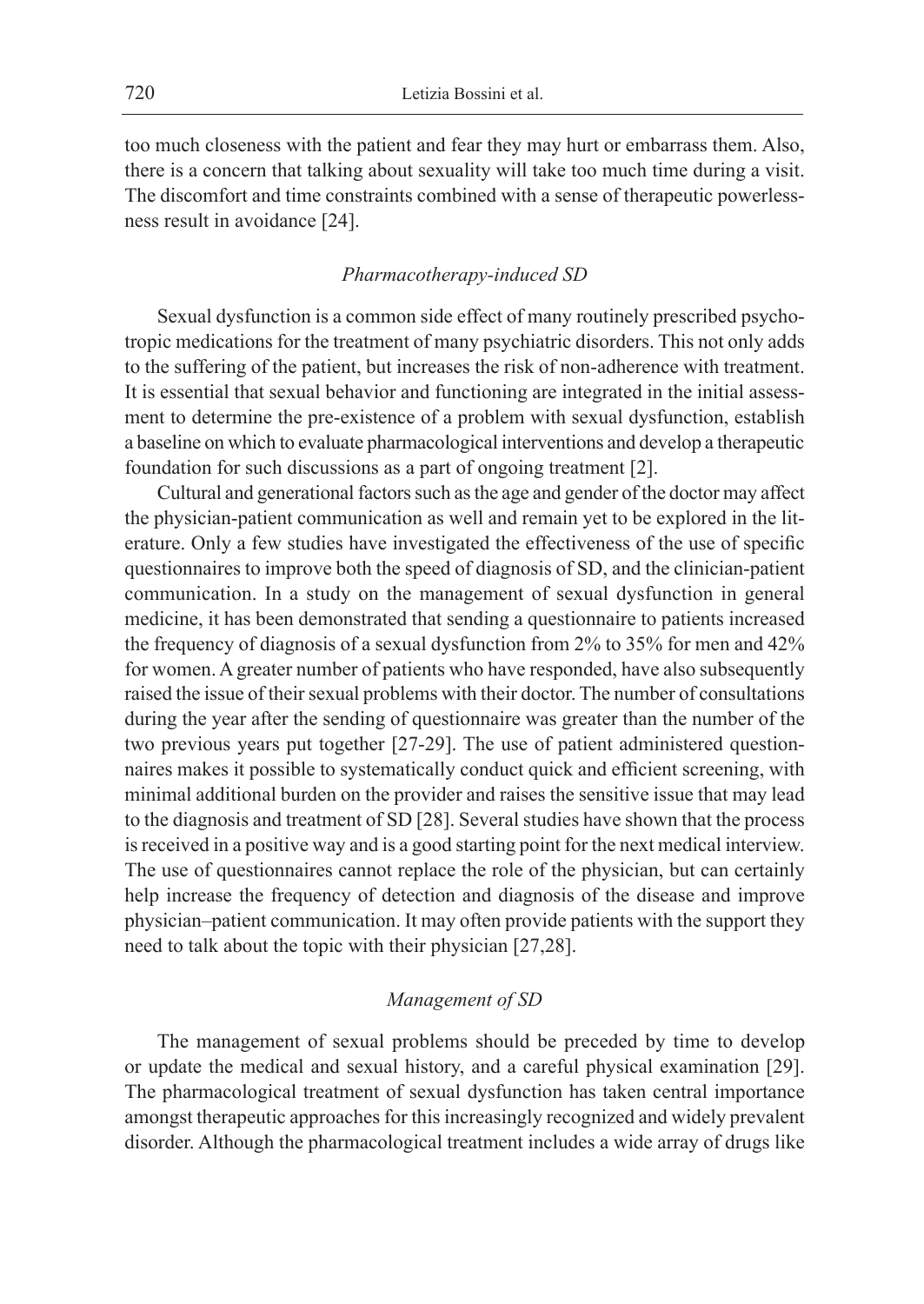topical anesthetic agents, antipsychotics, alfa-adrenoceptor antagonists, tricyclic antidepressants and selective serotonin reuptake inhibitors (SSRIs), phosphodiesterase type-5 inhibitors, pharmacotherapy may play a role in the treatment of a limited number of primary sexual disorders [30, 31].

When the cause of the sexual dysfunction is Major Depression, it is possible that an antidepressant treatment by improving the mood, also acts by decreasing the symptoms related to the sexual dysfunction, at least in the early stages of therapy. This takes place, concurrently, with the development of adverse effects in the sexual area associated with treatment in the long term, so that in a significant proportion of the cases the patients, despite a good clinical response, prefer to interrupt the therapy [31,32]. All the antidepressants, in fact, may be responsible for sexual dysfunctions. A recent meta-analysis (which has aggregated data of the studies that encompassed the sexual dysfunction related to antidepressant treatment through direct questions or specific questionnaires) has shown an absolute incidence of sexual dysfunctions induced by these drugs that varied, in ascending order, from 4% for moclobemide and agomelatina, 7% for amineptina, 8% for nefazodone, 10% for bupropion, 24% for mirtazapine, 26% for fluvoxamine, 37% for escitalopram, 42% for duloxetine and phenelzine, 44% for imipramine, 70% for fluoxetine, 71% for paroxetine, 79% for citalopram and 80% for venlafaxine and the sertraline. However, it should be emphasized that some of these data, such as those linked to less sexual dysfunction tied to some SSRIs such as fluvoxamine and escitalopram compared to others, could be due to the use of scales that are less sensitive than others to assess the incidence of sexual dysfunction [33]. The early discontinuation of therapy exposes patients to a significantly elevated risk of relapse, recurrence and chronicity of psychiatric disease, compared to patients who do not interrupt their therapy. Unfortunately, the use of drugs that have a lower impact on sexual function are also those with a lower action on the mood, thus not having a decisive role in resolving the problem [32, 33]. It is possible to obtain improvements in patient's sexual functioning by minimizing the number and the doses of drugs when possible, replacing the drug with another that is less likely to cause sexual problems and, always, adequately treating the underlying medical or psychiatric condition that could affect the sexual health [25]. Some authors have suggested that a combination of pharmacotherapy and psychotherapy may be more effective than a stand-alone intervention, but at this time it is not clear if the addition of psychosocial interventions leads to long-term positive results [33-36]. Regardless of the etiology, psychotherapy or counseling may be of benefit to men experiencing sexual dysfunction. Male sexual functioning appears more related to impaired self-esteem, decreased sexual satisfaction, increased interpersonal relationship difficulties and the overall decrease in the quality of life compared to women. Behavioral intervention may be most useful when the assessment indicates that the psychological factors are the significant component of the dysfunction [35].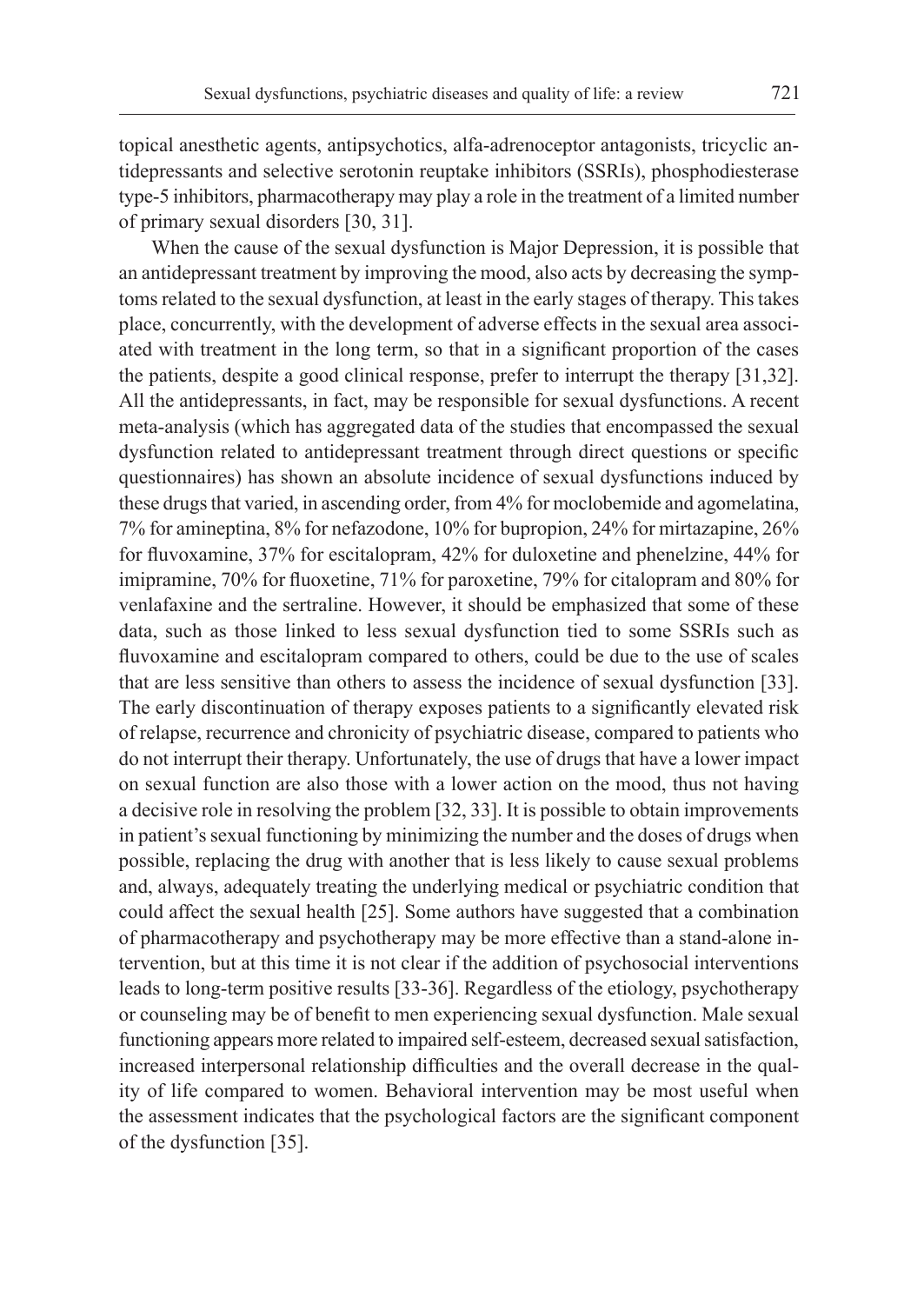There are male sexual dysfunctions, as the hypoactive sexual desire disorder (HSDD) or the delayed orgasm, as well as female SDs, that are still difficult to treat with pharmacological therapy only. A review of Chisholm and others demonstrate that these interventions improve the sexual functioning of men suffering from prostate cancer [37]. Psychotherapy involves general strategies that may address educational aspects of the problem, teach basic communication skills, manage expectations, help develop emotional control, reduce anxiety and so on. In addition, men who receive a pharmacological agent often report that the sexual problem recurs when they discontinue the medical treatment. Therefore, they have not learned how to manage the dysfunction or probably sexual problems are the result of an anxiety, mood or personality disorder, which are not recognized and treated. The combination of psychosocial and pharmacological interventions might be more useful than a single intervention [38]. Problems of sexual dysfunction are often complex, multifactored with many psychosocial components. The goal of treatment is the restoration of sexual pleasure and satisfying sexual function. The provider should attempt to understand all of the forces that contributed to the development and maintenance of the sexual (and relationship) problems even as they are providing treatment. This requires that the clinician takes the time to perform a comprehensive biopsychosocial assessment in order to identify the predisposing, precipitating, maintaining, and contextual factors responsible for the problem [39].

General medical providers should include in evaluation of sexual dysfunction elements such as:  $(1)$  sexual history and evaluation of the present level of sexual functioning; (2) medical and psychiatric history; (3) identification of all substances that might contribute to sexual dysfunction (medications, alcohol...); (4) laboratory measures (free and total testosterone, thyroid function tests, prolactin levels and in women, estradiol, FSH, LH); (5) physical examination (including neurological or genitourinary examination) [27]. Furthermore the general medical providers should refer the patient to a psychiatrist, in cases he deems it necessary. Psychiatrists should legitimize the topic of sex, discuss the prevalent concerns and norms of behavior, emphasizing the importance of communication and trust within a relationship and discuss medication side effects [2], but above all, they should diagnose disorders of Axis I e II and treat these psychiatric disorders.

There is need for collaboration between healthcare practitioners from different disciplines in evaluation, treatment, and education issues surrounding sexual dysfunction [40-42]. Once excluded organic causes for sexual problems and found that the disorder is not symptom of a psychiatric problem, a primitive sexual disorder should be suspected and then implementation of pharmacotherapy, as well as other therapies, is appropriate [43].

At the moment, the only biological therapy used for sexual disorders is Light Therapy, able to restore physiological circadian rhythms. The most popular theory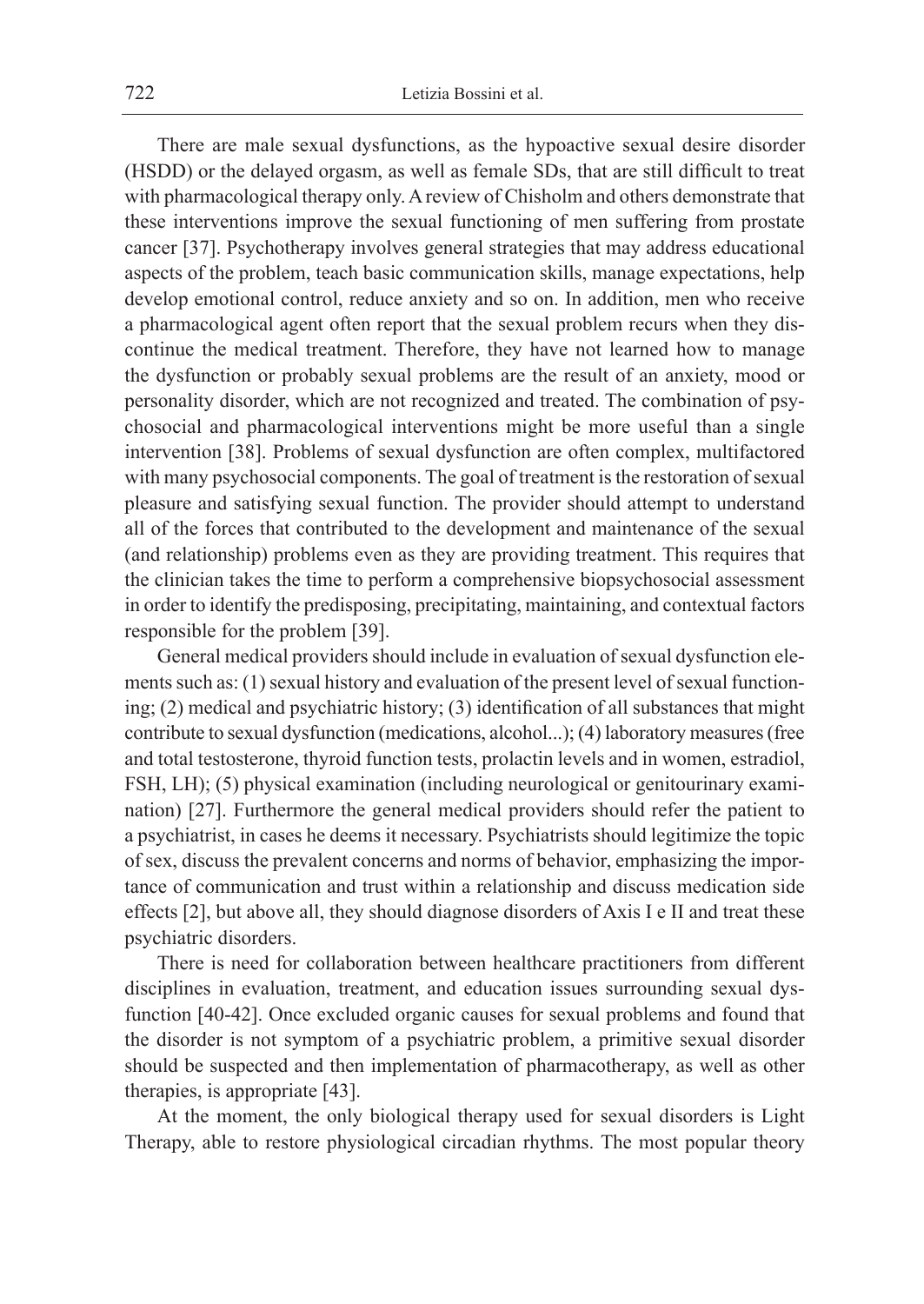behind the use of this therapy is linked to the influence on the pineal gland, which secretes the hormone melatonin. An interesting pilot study suggests that an inhibition of pineal gland activity via a treatment with bright light could favorably influence sexual function [44]. A larger study is needed to confirm these preliminary results and to test whether bright light therapy may be of help for the treatment of sexual dysfunctions that are associated with certain psychiatric illnesses, such as major depressive disorder, or with medications that are prescribed to treat those conditions [44-46].

## **Conclusions**

Sexual dysfunctions are frequent in the general population, but despite this they are under-diagnosed and undertreated. Sexual problems are associated with a reduction in the quality of life, and represent a major risk factor for the development of depression, and are often associated with other mental health problems. On the other hand, the treatment of depression and other psychiatric illnesses often involve medications that negatively impact sexual functioning: psychiatric diseases may increase the risk of SD, and SD may further exacerbate psychiatric problems, suggesting a bi-directional relationship. Patients frequently discontinue this psychopharmacological therapy as a result of the sexual side effects, often without discussing that with their provider, due to the discomfort about talking about sexual matters. It is desirable that health care providers ask the patient about his sexual life, in routine discussions, either directly or by using less invasive methods such as questionnaires to do at home, which may be are less embarrassing for the patient. It is essential that the providers develop the skills and ability to comfortably address these issues with patients and acquire the knowledge and skills to address them. In addition, the general practitioner must include in examination also questions about sex life and must refer the patient to the psychiatrist when needed. In turn, the psychiatrist should diagnose and treat diseases that are the basis of sexual dysfunctions, using pharmacological, physical therapies and/or psychotherapies.

To date, this area of clinical care still receives very little consideration in the literature and represents an important issue for future study.

#### **References**

- 1. World Health Organization draft working definition, October 2002. www.who.int/reproductive- -health/gender/glossary.html. [access: 24.06. 2004].
- 2. Stevenson RWD. *Sexual medicine: Why psychiatrists must talk to their patients about sex.* Can. J. Psychiatry 2004; 49(10): 673–677.
- 3. Brandeburg U, Bitzen J*. The challenge of talking about sex: The importance of patient–physician interaction*. Maturitas 2009; 63: 124–127.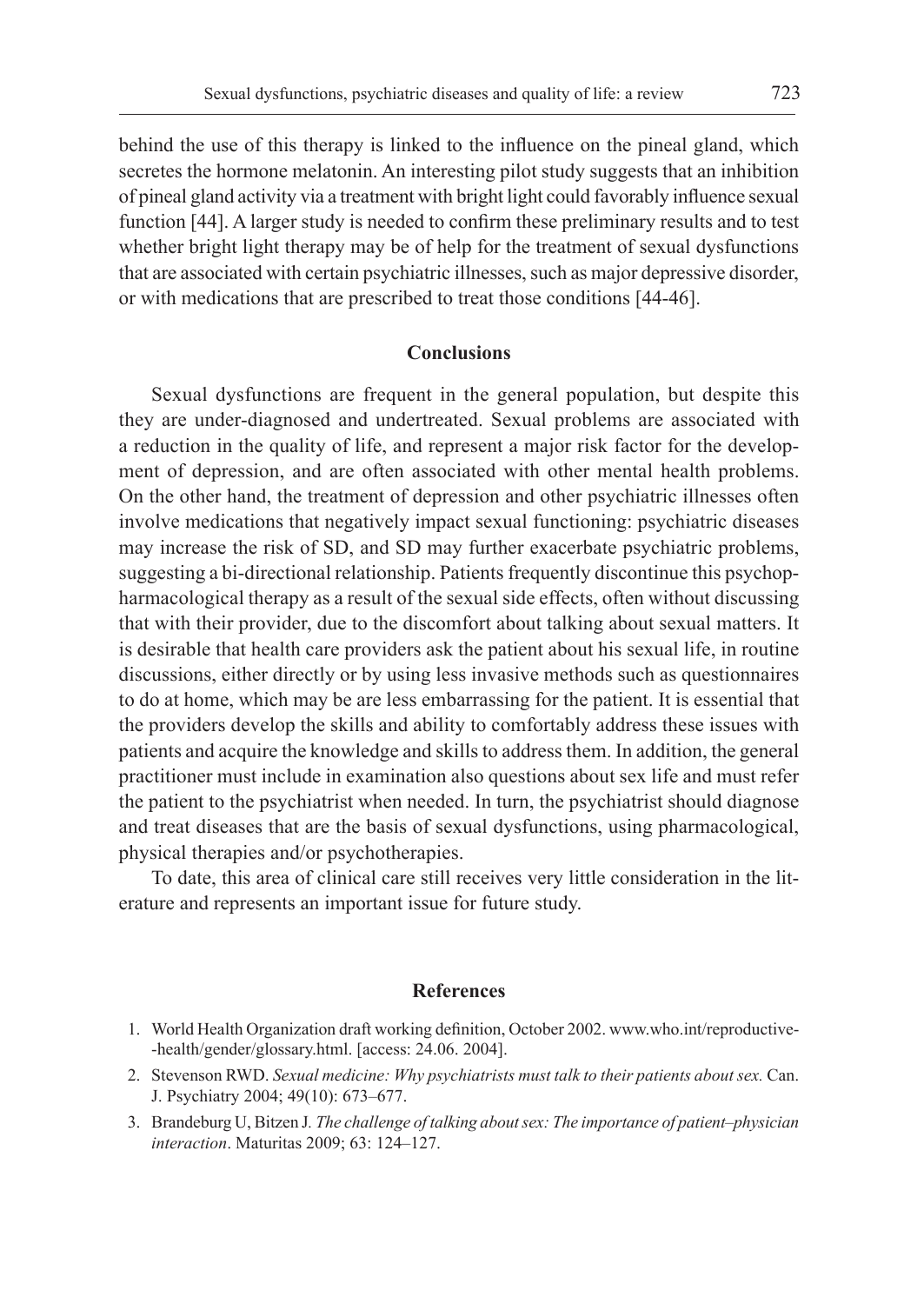- 4. Basson R, Rees P, Wang R, Montejo AL, Incrocci L. *Sexual function in chronic illness.* J. Sex. Med. 2010; 7(1 Pt 2): 374–388.
- 5. Schmidt HM, Hagen M, Kriston L, Soares-Weiser K, Maayan N, Berner MM. *Management ofsexual dysfunction due to antipsychotic drug therapy.* Cochrane Database Syst. Rev. 2012; 11.
- 6. Kennedy SH, Rizvi S*. Sexual dysfunction, depression, and the impact of antidepressants*. J. Clin. Psychopharmacol. 2009; 29: 157–164.
- 7. La Torre A, Giupponi G, Duffy DM, Pompili M, Grözinger M, Kapfhammer HP. et al. *Sexual dysfunction related to psychotropic drugs: a critical review. Part III: mood stabilizers and anxiolytic drugs*. Pharmacopsychiatry 2013; 47(1): 1–6.
- 8. Bijlsma EY, Chan JS, Olivier B, Veening JG, Millan MJ, Waldinger MD. Et al. *Sexual side effects of serotonergic antidepressants: Mediated by inhibition of serotonin on central dopamine release?* Pharmacol. Biochem. Behav. 2014; 121: 88–101.
- 9. *DSM Diagnostic and statistical manual of mental disorders. Fourth edition. Text Revision (DSM-IV-TR)*. Washington, DC: American Psychiatric Publishing; 2000.
- 10. American Psychiatric Association. Highlights of Changes from DSM-IV-TR to DSM-5. 2013. www.dsm5.org/Documents/changes%20from%20dsm-iv-tr%20to%20dsm-5.pdf [dostęp 03.07.2014r.]
- 11. Jannini EA, Isidori AM, Aversa A, Lenzi A, Althof SE. *Which is first? The controversial issue of precedence in the treatment of male sexual dysfunctions*. J. Sex. Med. 2013; 10(10): 2359–2369.
- 12. Licitsyna O, Ansseau M, Pitchot W. *Sexual dysfunction and antidepressants*. Rev. Med. Liege 2011; 66(2): 69–74.
- 13. Reynaert C, Zdanowicz N, Janne P, Jacques D. *Depression and sexuality*. Psychiatr. Danub. 2010; 22(supl. 1): S111–S113.
- 14. Aksoy UM, Aksoy SG, Maner F, Gokalp P, Yanik M. *Sexual dysfunction in obsessive compulsive disorder and panic disorder.* Psychiatr. Danub. 2012; 24(4): 381–385.
- 15. Sobański JA, Müldner-Nieckowski Ł, Klasa K, Rutkowski K, Dembińska E. *Objawy i problemy związane z seksualnością pacjentów dziennego oddziału leczenia zaburzeń nerwicowych*. Psychiatr. Pol. 2012; 46(1): 21–34.
- 16. Steinke EE. *Sexuality and chronic illness*. J. Gerontol. Nurs. 2013; 39(11): 18–27.
- 17. Zemishlany Z, Weizman A. *The impact of mental illness on sexual dysfunction.* Adv. Psychosom. Med. 2008; 29: 89–106.
- 18. Moreira ED, Glasser DB, Nicolosi A, Duarte FG, Gingell C, GSSAB Investigators' Group. Investigators' Group. *Sexual problems and help-seeking behaviour in adults in the United Kingdom and continental Europe*. BJU Int. 2008; 101: 1005–1011.
- 19. Chung E, Brock GB. *Sexual dysfunction in 2011: advances in epidemiology, pathophysiology and treatment.* Nat. Rev. Urol. 2012; 9(2): 66–68.
- 20. Rowland DL. *Psychological impact of premature ejaculation and barriers to its recognition and treatment.* Curr. Med. Res. Opin. 2011; 27(8): 1509–1518.
- 21. Diaz VA Jr, Close JD. *Male sexual dysfunction*. Prim Care 2010; 37(3): 473–489.
- 22. Jha S, Thakar R. *Female sexual dysfunction*. Eur. J. Obstet. Gynecol. Reprod. Biol. 2010; 153(2): 117–123.
- 23. Ratner ES, Erekson EA, Minkin MJ, Foran-Tuller KA. *Sexual satisfaction in the elderly female population: A special focus on women with gynecologic pathology*. Maturitas 2011; 70(3): 210–215.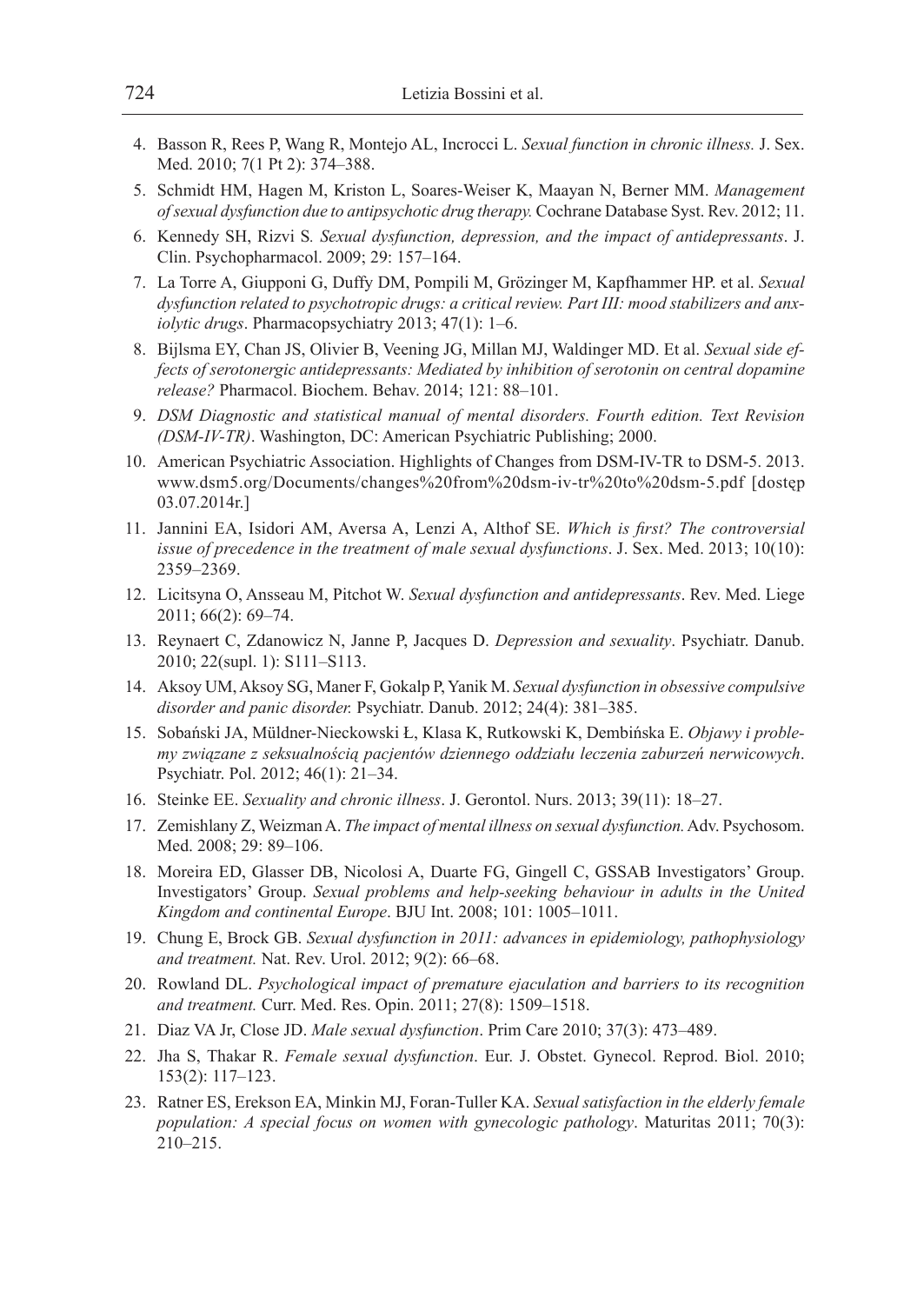- 24. Tan HM, Tong SF, Ho CC. *Men's health: sexual dysfunction, physical, and psychological health- -is there a link?* J. Sex. Med. 2012; 9(3): 663–671.
- 25. Montorsi F, Adaikan G, Becher E, Giuliano F, Khoury S, Lue TF. Et al. *Summary of the recommendations on sexual dysfunctions in men*. J. Sex. Med. 2010; 7(11): 3572–3588.
- 26. Clayton AH, Hamilton DV*. Female sexual dysfunction*. Psychiatr. Clin. North Am. 2010; 33: 323–338.
- 27. Giraldi A, Rellini A, Pfaus JG, Bitzer J, Laan E, Jannini EA. Et al. *Questionnaires for assessment of female sexual dysfunction: a review and proposal for a standardized screener.* J. Sex. Med. 2011; 8(10): 2681–2706.
- 28. Rizvi SJ, Yeung NW, Kennedy SH. *Instruments to measure sexual dysfunction in community and psychiatric populations.* J. Psychosom. Res. 2011; 70(1): 99–109.
- 29. Kokoszka A, Czernikiewicz W, Radzio R, Jodko A. *Kwestionariusz Seksuologiczny narzędzie do badań przesiewowych: założenia i trafność*. Psychiatr. Pol. 2011; 45(2): 235–244.
- 30. Moll JL, Brown CS. *The use of monoamine pharmacological agents in the treatment of sexual dysfunction: evidence in the literature*. J. Sex. Med. 2011; 8(4): 956–970.
- 31. Serretti A, Chiesa A. *Antidepressivie disfunzionesessuale: epidemiologia, meccanismi e strategie di trattamento. Giorn*. Ital. Psicopat. 2010; 16: 104–113.
- 32. Serretti A, Chiesa A. Sexual side effects of pharmacological treatment of psychiatric diseases. Clin. Pharmacol. Ther. 2011; 89(1): 142–147.
- 33. Serretti A, Chiesa A. *Treatment-emergent sexual dysfunction related to antidepressants: a meta-analysis*. J. Clin. Psychoparmacol. 2009; 29(3): 259–266.
- 34. Llorca PM. *The antidepressant agomelatine improves the quality of life of depressed patients: implications for remission*. J. Psychopharmacol. 2010; 24(2): 21–26.
- 35. Montejo A, Majadas S, Rizvi SJ, Kennedy SH. *The effects of agomelatine on sexual function in depressed patients and healthy volunteers*. Hum. Psychopharmacol. 2011; 26(8): 537–542.
- 36. Fooladi E, Davis SR. *An update on the pharmacological management of female sexual dysfunction.* Expert Opin. Pharmacother. 2012; 13(15): 2131–2142.
- 37. Chisholm KE, McCabe MP, Wootten AC, Abbott JA. Review: *Psychosocial interventions addressing sexual or relationship functioning in men with prostate cancer*. J. Sex. Med. 2012; 9: 1246–1260.
- 38. Althof SE. *Psychological interventions for delayed ejaculation/orgasm*. Int. J. Impot. Res. 2012; 24(4): 131–136.
- 39. Bitzer J, Brandenburg U. Psychotherapeutic *interventions for female sexual dysfunction.* Maturitas 2009; 63(2): 160–163.
- 40. Melnik T, Althof S, Atallah AN, Puga ME, Glina S, Riera R. *Psychosocial interventions for premature ejaculation. Cochrane Database Syst. Rev*. 2011; 8: CD008195.
- 41. Rösing D, Klebingat KJ, Berberich HJ, Bosinski HA, Loewit K, Beier KM. *Male sexual dysfunction: diagnosis and treatment from a sexological and interdisciplinary perspective.* Dtsch. Arztebl. Int. 2009; 106(50): 821–828.
- 42. Berner M, Günzler C. *Efficacy of psychosocial interventions in men and women with sexual dysfunctions – a systematic review of controlled clinical trials. Part 1. The efficacy of psychosocial interventions for male sexual dysfunction*. J. Sex. Med. 2012; 9(12): 3089–3107.
- 43. McCabe M, Althof SE, Assalian P, Chevret-Measson M, Leiblum SR, Simonelli C. et al. *Psychological and interpersonal dimensions of sexual function and dysfunction.* J. Sex. Med. 2010; 7: 327–336.